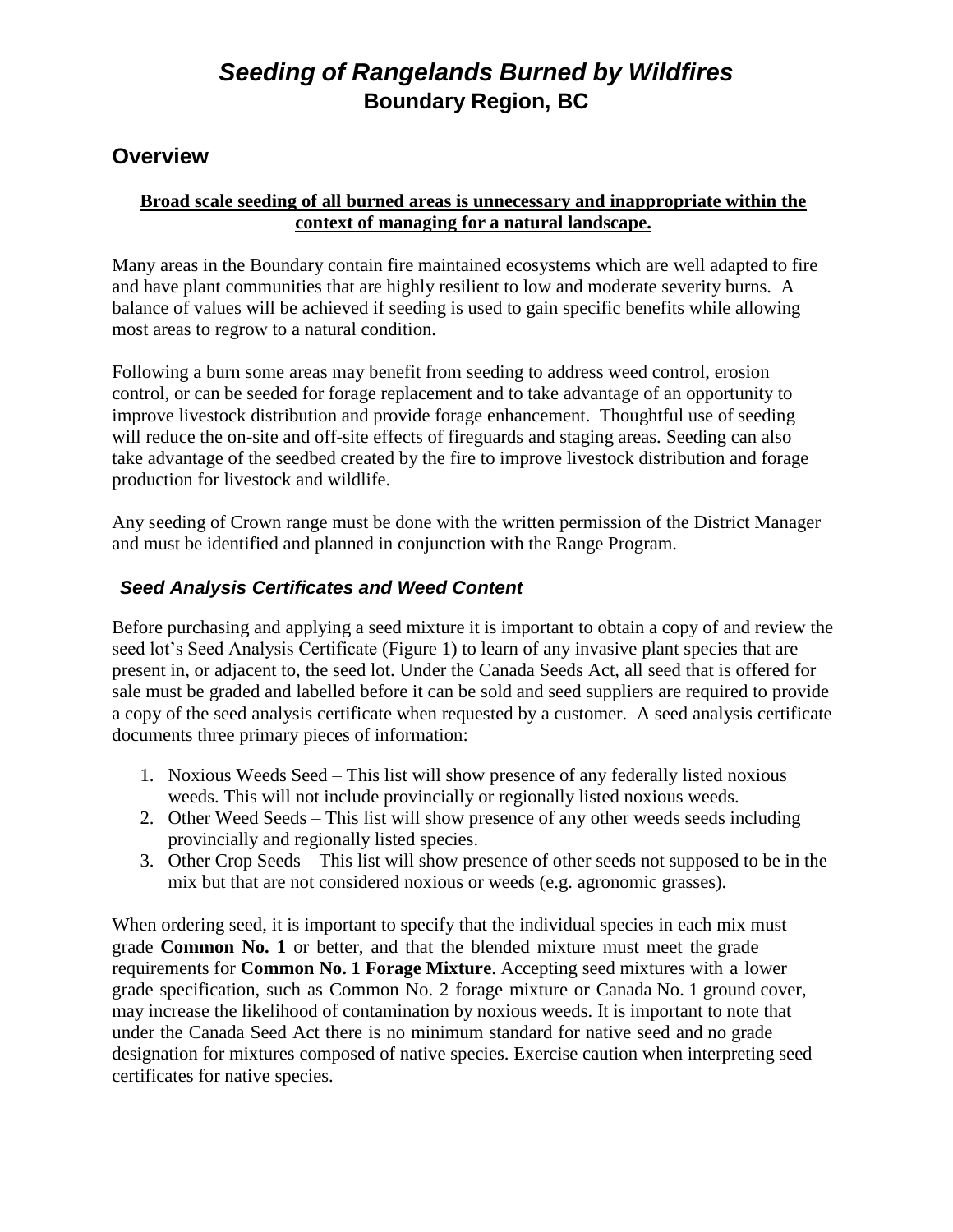With respect to weed seed content, buyers can specify weed species they do not want in their seed mixes. This is useful when tendering for seed supplies.

To obtain a list of provincially and regionally listed noxious weeds go to: [www.agf.gov.bc.ca/cropprot/weedguid/weedguid.htm](http://www.agf.gov.bc.ca/cropprot/weedguid/weedguid.htm)

| Seed sealing number (lot number)                                                                                                                                                    |                                                                                                                                                                                                                      | Crop certificate number |                                                          | Crop Kind and Variety                                                                                                  | Seed testing certificate number                             |
|-------------------------------------------------------------------------------------------------------------------------------------------------------------------------------------|----------------------------------------------------------------------------------------------------------------------------------------------------------------------------------------------------------------------|-------------------------|----------------------------------------------------------|------------------------------------------------------------------------------------------------------------------------|-------------------------------------------------------------|
|                                                                                                                                                                                     | <b>Brett Young</b> Report of Seed Analysis<br>This certifies that a sample of<br>1357-9-060037 CC #09-8055624-401<br>designated as                                                                                   |                         | <b>Creeping Red Fescue</b><br><b>Borea</b>               |                                                                                                                        | Cert. No.<br>10-3772                                        |
| Includes federally                                                                                                                                                                  | was received from:<br><b>BrettYoung</b><br><b>Box 100</b><br>Rycroft, AB<br><b>T0H 3A0</b><br>with the following results:                                                                                            |                         |                                                          | and was tested at:<br>BrettYoung<br><b>Box 100</b><br>Rycroft, Alberta T0H 3A0<br>Tel: 780-765-3069  Fax: 780-765-3960 |                                                             |
| noxious species                                                                                                                                                                     | WEED SEEDS: No. PER<br>25                                                                                                                                                                                            | <b>GRAMS</b>            |                                                          |                                                                                                                        |                                                             |
|                                                                                                                                                                                     | <b>NOXIOUS WEED SEEDS</b>                                                                                                                                                                                            |                         | <b>OTHER WEED SEEDS</b>                                  |                                                                                                                        | <b>OTHER CROPS SEEDS</b>                                    |
| only, not provincial<br>noxious.                                                                                                                                                    | <b>Prohibited Noxious</b><br><b>Primary Noxious</b>                                                                                                                                                                  | 0.0                     | 0.0 None Found                                           | 0.0                                                                                                                    | None Found                                                  |
| Germination - percent of<br>seeds that grow<br>Hard Seeds (only relevant to<br>legume seeds) - seeds still<br>included in germination<br>Pure Living Seed - seed that               | <b>Total Primary</b><br><b>Secondary Noxious</b>                                                                                                                                                                     | 0.0<br>0.0              | Could include<br>provincial noxious<br>species           |                                                                                                                        | <b>Total Other Crop Seeds</b><br>Less than 1%               |
| is pure and viable                                                                                                                                                                  |                                                                                                                                                                                                                      |                         |                                                          |                                                                                                                        | Sweet Clover 0 per 25 grams<br>Brassica Spp. 0 per 25 grams |
|                                                                                                                                                                                     |                                                                                                                                                                                                                      |                         |                                                          |                                                                                                                        | Sclerotia                                                   |
| Pure Seed = crop seed only                                                                                                                                                          | <b>Total Primary plus Secondary</b><br>Pure Seed                                                                                                                                                                     | 98.9%                   | Total Weed Seeds of all Kinds<br><b>Pure Living Seed</b> | 0.0<br>96%                                                                                                             | Ergot<br>Less than 1%<br>Germination<br>97.5%               |
| Inert Matter = stems, seed                                                                                                                                                          | Other Crop Seeds                                                                                                                                                                                                     | 0.0%                    | <b>Multiple Seed Units</b>                               |                                                                                                                        | <b>Hard Seeds</b>                                           |
| husks, dirt, etc.                                                                                                                                                                   | <b>Weed Seeds</b>                                                                                                                                                                                                    | 0.0%                    | Included in Pure Seed                                    | 0%                                                                                                                     | Germination                                                 |
|                                                                                                                                                                                     | <b>Inert Matter</b>                                                                                                                                                                                                  | $1.1\%$ TZ              |                                                          | 93%                                                                                                                    | Incl. Hard Seeds                                            |
| $TZ = Tetrazolium test (only)$<br>applicable to cereals) -<br>determines percent viable<br>seed<br>Signed and stamped by<br>accredited seed analyst.<br>Place and Date of analysis. | Remarks<br>This certifies that the sample of seed submited from the lot designated<br>above has been analyzed according to:<br>Methods & Procedures of Seed Testing, C.F.I.A.<br>C.F.I.A. Accredited Laboratory 1117 |                         |                                                          |                                                                                                                        | JENIOR MEMBER                                               |
|                                                                                                                                                                                     | 18-Mar-11<br>Date<br>The responsibility for any seed sold under this Certificate with respect to Grade or any other specification rests entirely with the seller.                                                    |                         |                                                          | <b>Accredited Analyst</b>                                                                                              | Charatotto                                                  |

Figure 1. Example Seed Analysis Certificate. Actual layout may vary.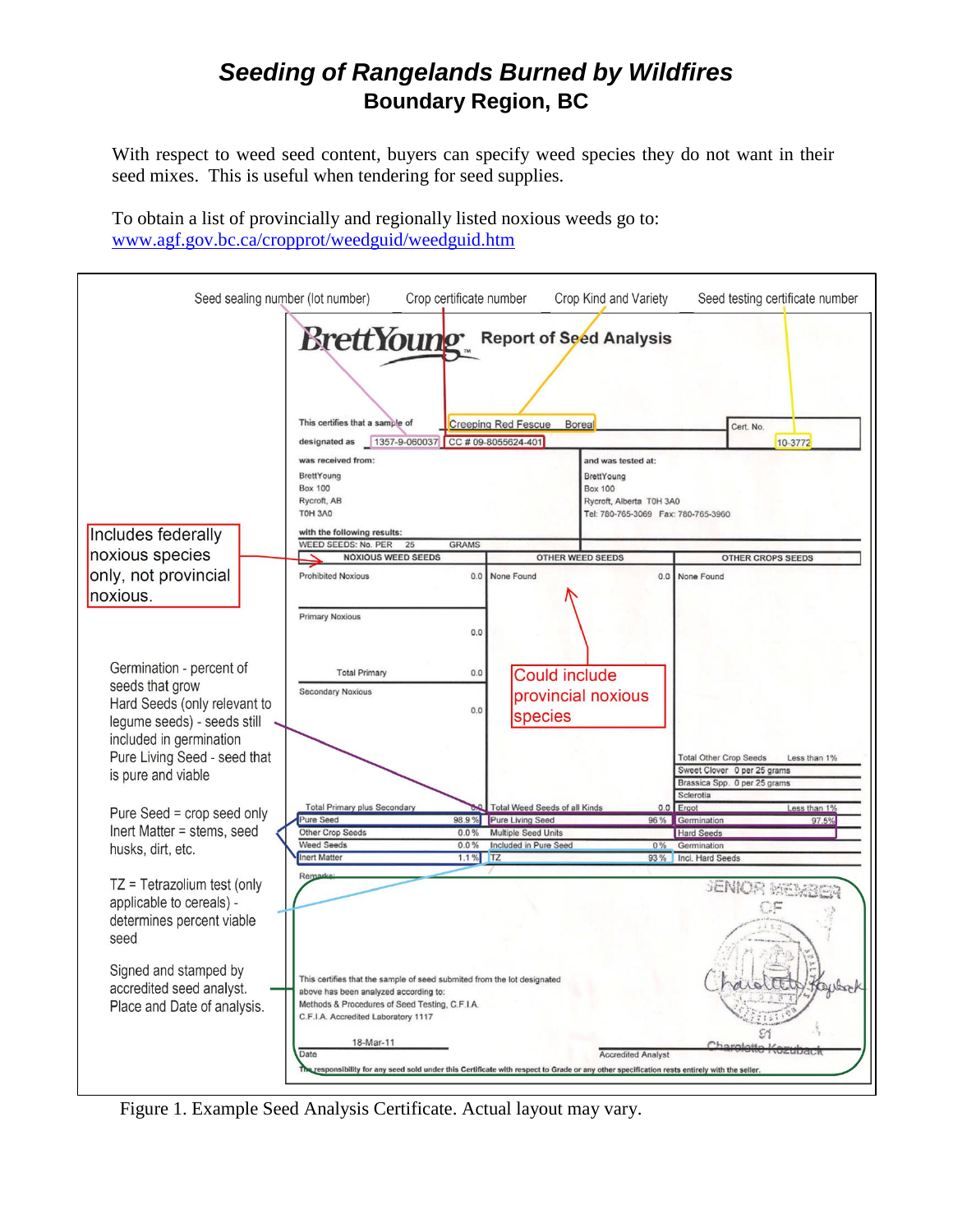#### *Use of non-native seed*

There is concern about the introduction of non-native plant species through seeding of domestic forage species. Consider site sensitivity, invasiveness of the seeded species, and persistence of the seeded species and availability of native species when making your decisions. Short-lived, non-invasive domestic species will have the least long-term impact on a site while persistent invasive species will have the greatest.

There does not appear to be any native species available that can achieve a weed resistant cover in the short-term needed to control the establishment of invasive weeds. Furthermore, British Columbia cultivars of native grass species can be difficult or costly to obtain.

Annual grasses are an option as long as they can maintain sufficient cover in successive years to resist weeds. In very dry conditions, annual grasses may not set seed and therefore may not maintain the needed cover. Reseeding would then be needed.

Hard Fescue is persistent but not invasive on very dry sites and appears to be one of the only options available.

On moister sites, that will succeed to forests, very few of the domestic forages will be persistent. However, known invasive species such as smooth brome should be avoided.

#### *When to seed*

Plants need sufficient growth prior to freeze-up in order to survive the winter. The best times to seed are (in order of preference):

- 1. Immediately after the fire until the end of August.
- 2. If unable to seed prior to the end of August, seeding in October/November just prior to snowfall (<2.5cm or 1" of snow on the ground) or waiting until snowmelt in early spring may be the best option.
- 3. September seeding may be successful under ideal conditions (if the grass does not germinate until the following spring) but legumes will likely not survive. Seeding onto snow ( $>5cm$  or  $>2$ ") has the same results.

Most sites will have the bladed material pulled back onto fireguards. Seeding can be done before or after this work.

If an area is scheduled for salvage logging then seeding should be done after the logging (to cover new disturbances), and can be done either before or after site preparation.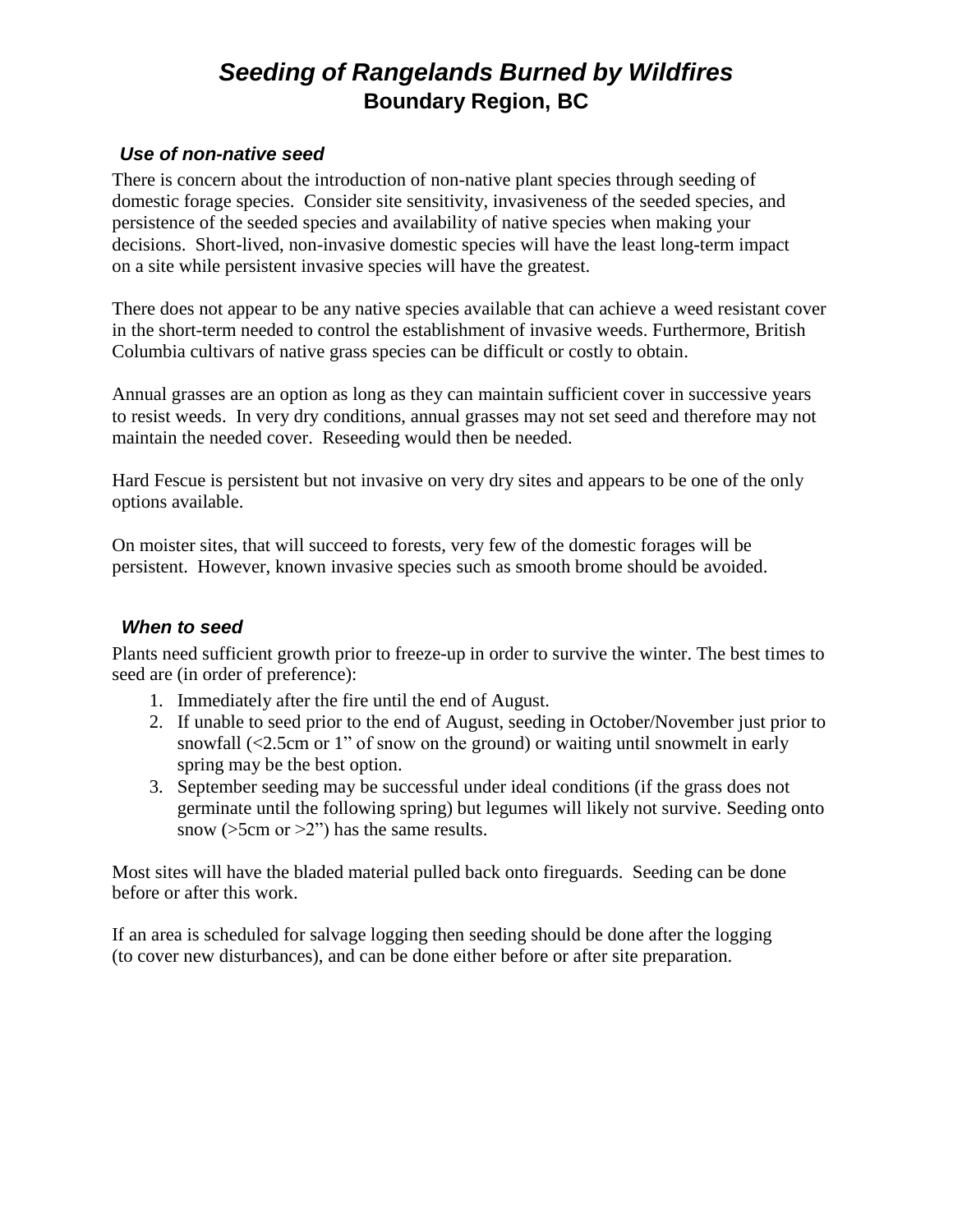### **Objectives for Seeding**

#### *Weed control*

The following sites may benefit from seeding to achieve a weed resistant plant cover within one growing season. The purpose is to ensure that these areas do not become vectors for weed spread.

- Fireguards, staging areas and other mineral soils exposed by fire suppression activities
- Moderate and high severity burned areas (see appendix 1) where the area is at risk to weed invasion (e.g. on or near a transportation corridor, in close proximity to existing invasive plant sites).

For information on invasive plant locations go to the Map Display module of the Invasive Alien Plant Program at *www.for.gov.bc.ca/hra/Plants/application.htm* 

For local support on identifying invasive plants, your risk and treatment or management options contact the Boundary Invasive Species Society at *boundaryinvasives@gmail.com*

### *Erosion control*

The following sites may benefit from seeding to achieve an erosion resistant plant cover within one growing season. The purpose is to minimize erosion during rain events and snow melt:

- Fireguards, staging areas and other mineral soils exposed by fire suppression activities that are on steep slopes, in gullies or draws.
- Moderate and high severity burned areas (see appendix 1) where native understory vegetation is killed and the areas is considered at risk to erosion (e.g. steep slopes, gullies and draws)

### *Livestock distribution*

Forage seeding can be used as an attractant to lure livestock from sensitive sites such as riparian zones. Ridge tops and areas far from water that have burned hot and have exposed soils are candidates for this treatment, and site selection would be at the discretion of local range staff.

### *Forage replacement*

If large areas burned hot enough to kill understory vegetation, then forage replacement by seeding may be needed. Care must be taken to not attract livestock into sensitive sites with this forage.

Areas that burned hot enough to create a seedbed, but not kill the understory vegetation, may produce slightly less forage during the spring following the fire because of the reduction in live tillers and the loss of moisture holding mulch. In many cases this reduced production will be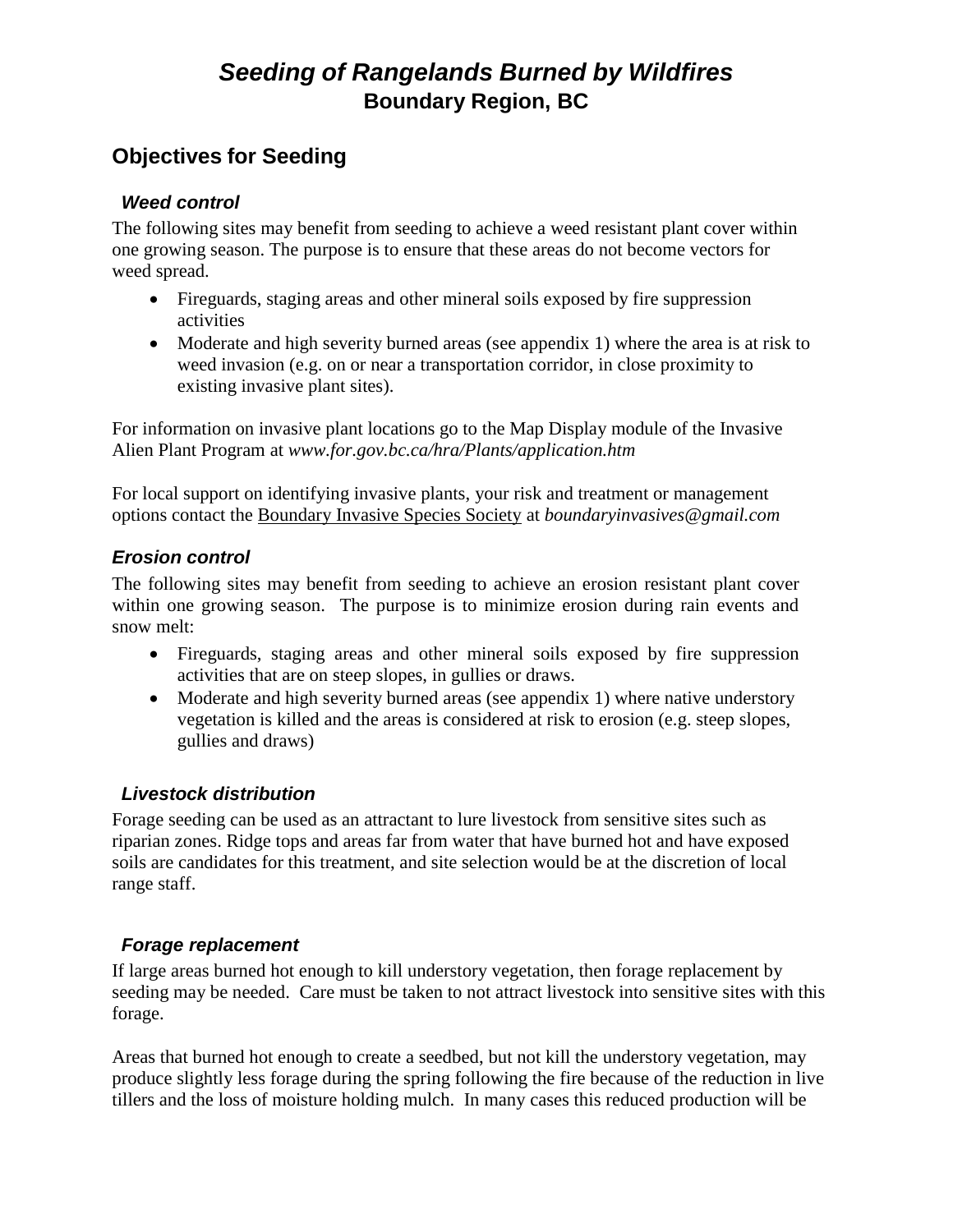compensated by an increase in areas accessible to grazing, and an increase in production due to the removal of forest canopy. Where this compensation is not anticipated, then forage seeding may be required to fill the time-gap until stressed plants fully recover.

Use low seeding rates and non-persistent species to minimize effects on the succession of these sites to a native plant community.

#### *Forage Enhancement*

In some cases, large areas have burned sufficiently to create a seedbed but not kill native understory. This may create an opportunity to enhance forage quality and quantity by introducing palatable and productive domestic forage. Care should be taken to select species that are not persistent or invasive. This treatment can create livestock management and utilization problems where remaining native plants have a lower tolerance to heavy grazing pressure.

### **Seed mixes and application rates**

The following mixes provide a range of options for dry and moist sites to address erosion, weed control and livestock use. These mixes deliver approximately the same number of seeds per species and include recommended application rates.

#### *Grasslands, rangelands, Ponderosa Pine and dry Douglas fir forests*

1. Sensitive areas where we need to discourage livestock use

| Species            | $%$ by | Invasiveness | Persistence             | Weed resistance |
|--------------------|--------|--------------|-------------------------|-----------------|
|                    | weight |              |                         |                 |
| *Annual ryegrass,  | 35     | Low          | Low $(1 \text{ yr})$    | High            |
| Slender wheatgrass | 40     | Moderate     | Moderate                | Moderate        |
| Chewings fescue    |        | Low          | High $(+30 \text{ yr})$ | High            |
| Hard fescue        | 10     | Low          | High                    | High            |

• Seeding rate 10kg/ha

\*If you are fall planting use fall Rye, if you are spring planting use spring varieties

#### 2. Areas where livestock use is appropriate

| Seeding rate 10kg/ha |        |              |                      |                 |
|----------------------|--------|--------------|----------------------|-----------------|
| <b>Species</b>       | $%$ by | Invasiveness | Persistence          | Weed resistance |
|                      | weight |              |                      |                 |
| *Annual ryegrass     | 25     | Low          | Low $(1 \text{ yr})$ | High            |
| Slender wheatgrass   | 20     | Moderate     | Moderate             | Moderate        |
| Orchardgrass         | 20     | Low          | Moderate             | Moderate        |
| Hard fescue          | 10     | Low          | High                 | High            |
| <b>White Clover</b>  | 25     | Moderate     | Moderate             | Moderate        |

\*If you are fall planting use fall Rye, if you are spring planting use spring varieties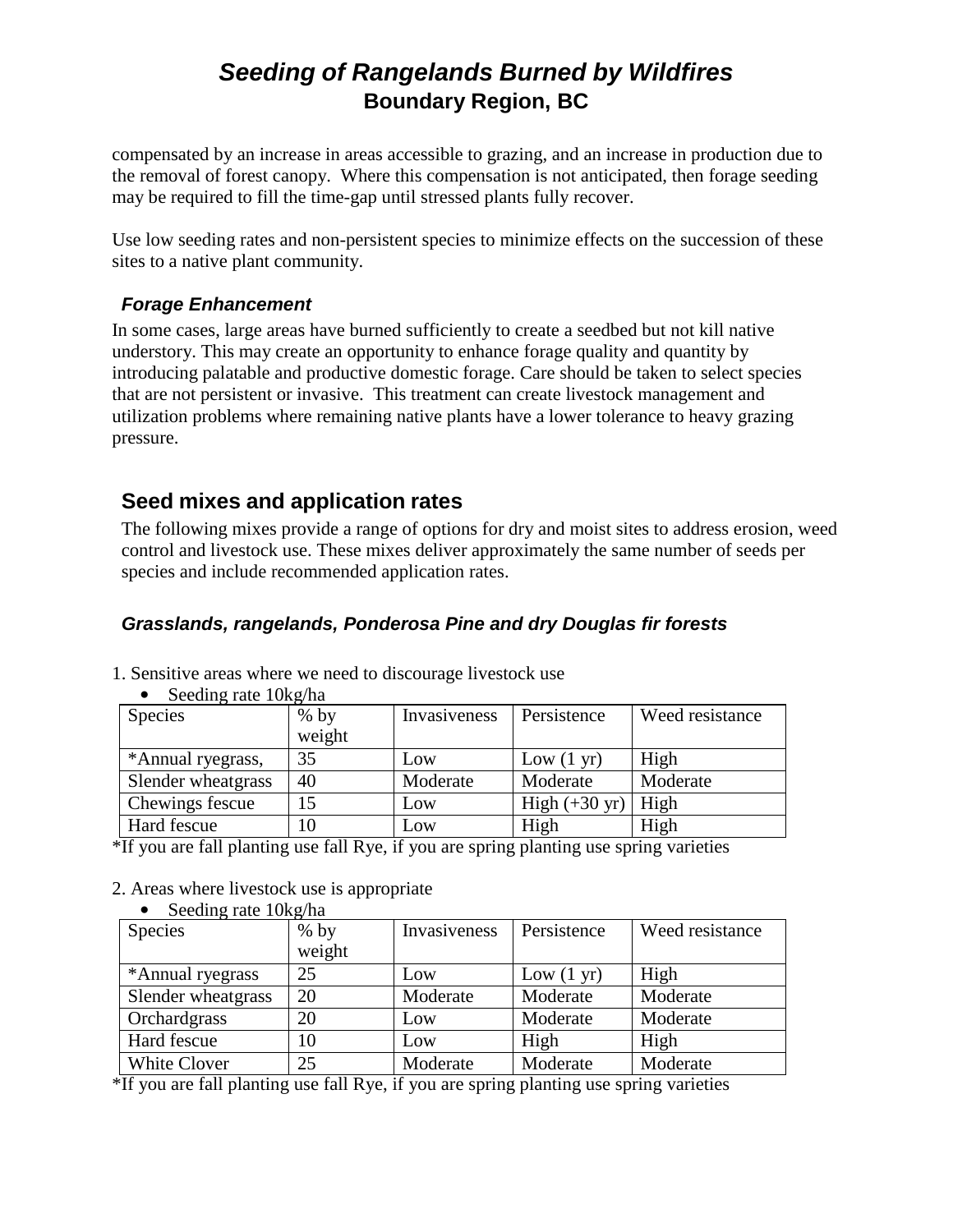3. Enhancing livestock distribution, and forage production

• Seed at 4kg/ha

| <b>Species</b>     | $%$ by | Invasiveness | Persistence          | Weed resistance |
|--------------------|--------|--------------|----------------------|-----------------|
|                    | weight |              |                      |                 |
| *Annual ryegrass   | 30     | Low          | Low $(1 \text{ yr})$ | High            |
| Slender wheatgrass | 25     | Moderate     | Moderate             | Moderate        |
| Orchardgrass       | 25     | Low          | Moderate             | Moderate        |
| White Clover       | 20     | Moderate     | Moderate             | Moderate        |

\*If you are fall planting use fall Rye, if you are spring planting use spring varieties

#### *Wetter parts of Douglas fir forests and lodge pole pine and spruce forests*

1. Sensitive areas where we need to discourage livestock use

|  |  | Seed at 10kg/ha |
|--|--|-----------------|
|--|--|-----------------|

| Species         | $%$ by<br>weight | Invasiveness | Persistence          | Weed resistance |
|-----------------|------------------|--------------|----------------------|-----------------|
| Annual ryegrass | 50               | Low          | Low $(1 \text{ yr})$ | High            |
| Chewings fescue | 25               | Low          | High                 | High            |
| Hard fescue     | 25               | Low          | High                 | High            |

- 2. Areas where livestock use is appropriate
	- Seed at  $10kg/ha$

| Species          | $%$ by<br>weight | Invasiveness | Persistence          | Weed resistance |
|------------------|------------------|--------------|----------------------|-----------------|
| Annual ryegrass, | 55               | Low          | Low $(1 \text{ yr})$ | High            |
| Orchardgrass     | 30               | Low          | Moderate             | Moderate        |
| White clover     |                  | Moderate     | Moderate             | Moderate        |

- 3. Enhancing livestock distribution, and forage production
	- Seed at4kg/ha

| <b>Species</b> | $%$ by<br>weight | Invasiveness | Persistence | Weed resistance |
|----------------|------------------|--------------|-------------|-----------------|
| Orchardgrass   | 70               | Low          | Moderate    | Moderate        |
| White clover   | 30               | Moderate     | Moderate    | Moderate        |